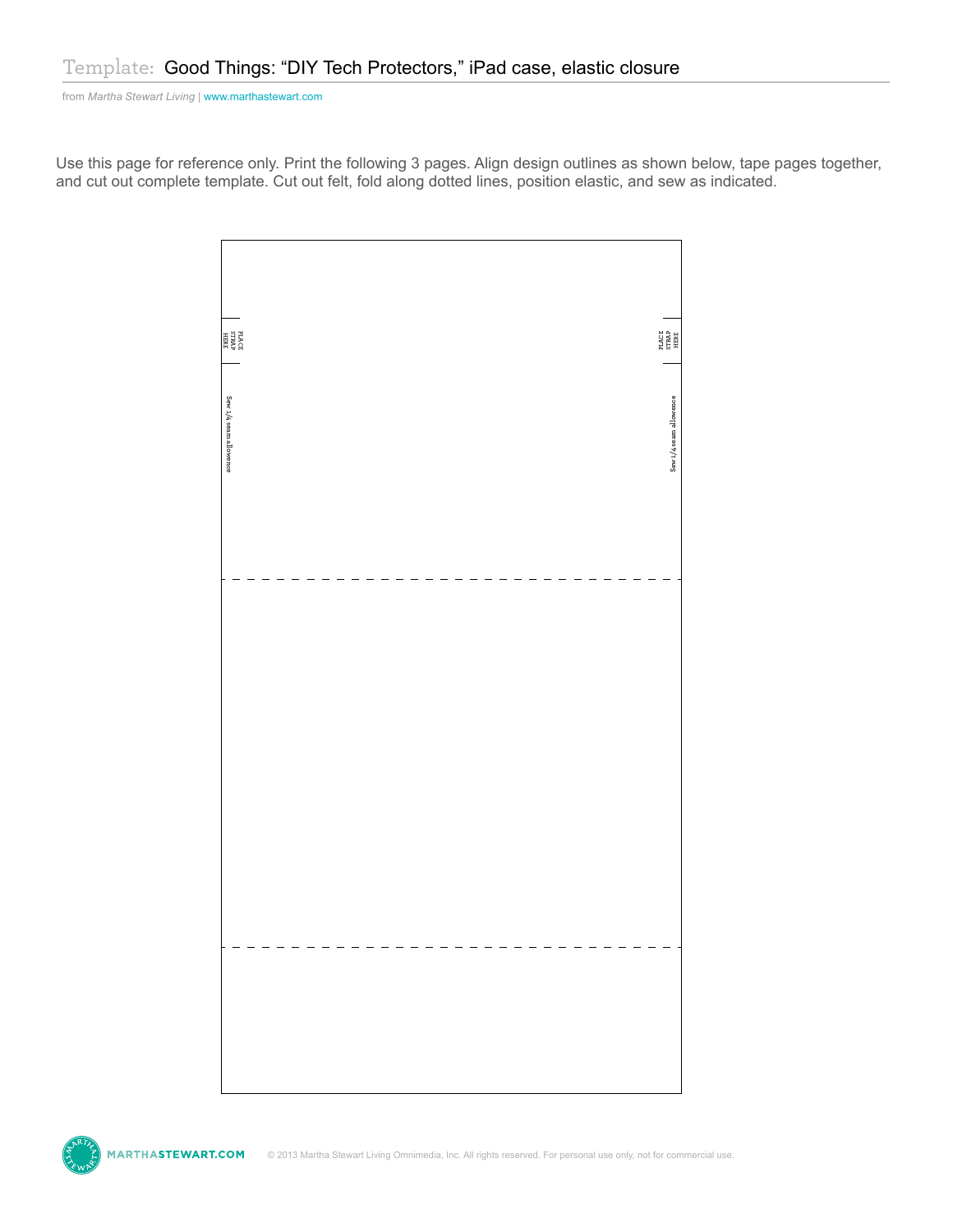DON'T WORRY! THIS TEXT WON'T APPEAR ON YOUR PDF PRINTOUT. HERE

## Template: Good Things: "DIY Tech Protectors," iPad case, elastic closure DON'T WORRY! THIS TEXT WON'T APPEAR ON YOUR PDF PRINTOUT.<br>Template: Good Things: "DIY Tech Protect<br>from Martha Stewart Living | www.marthasbevart.com<br>of 3 Template: Good Things: "DIY Tech Protectors," iPad case, elastic closure<br>
of 3<br>
of  $\frac{1}{2}$ <br>  $\frac{1}{2}$ <br>  $\frac{1}{2}$ <br>  $\frac{1}{2}$ <br>  $\frac{1}{2}$ <br>  $\frac{1}{2}$ <br>  $\frac{1}{2}$ <br>  $\frac{1}{2}$ <br>  $\frac{1}{2}$ <br>  $\frac{1}{2}$ <br>  $\frac{1}{2}$ <br>  $\frac{1}{2}$ <br>  $\frac{1}{$

 $\mathbf{I}$ 

from *Martha Stewart Living* | www.marthastewart.com

**1 of 3**

DON'T WORRY! THIS TEXT WON'T APPEAR ON YOUR PDF PRINTOUT.<br>  $\begin{pmatrix} 5 & 7 \\ 5 & 7 \end{pmatrix}$  **MARTHASTEWART.COM** © 2013 Martha Stewart Living Omnime



C 2013 Martha Stewart Living Omnimedia, Inc. All rights reserved. For personal use only, not for commercial use.<br>
HERE<br>
Property of the commercial use.

Sew 1/4 seam allowence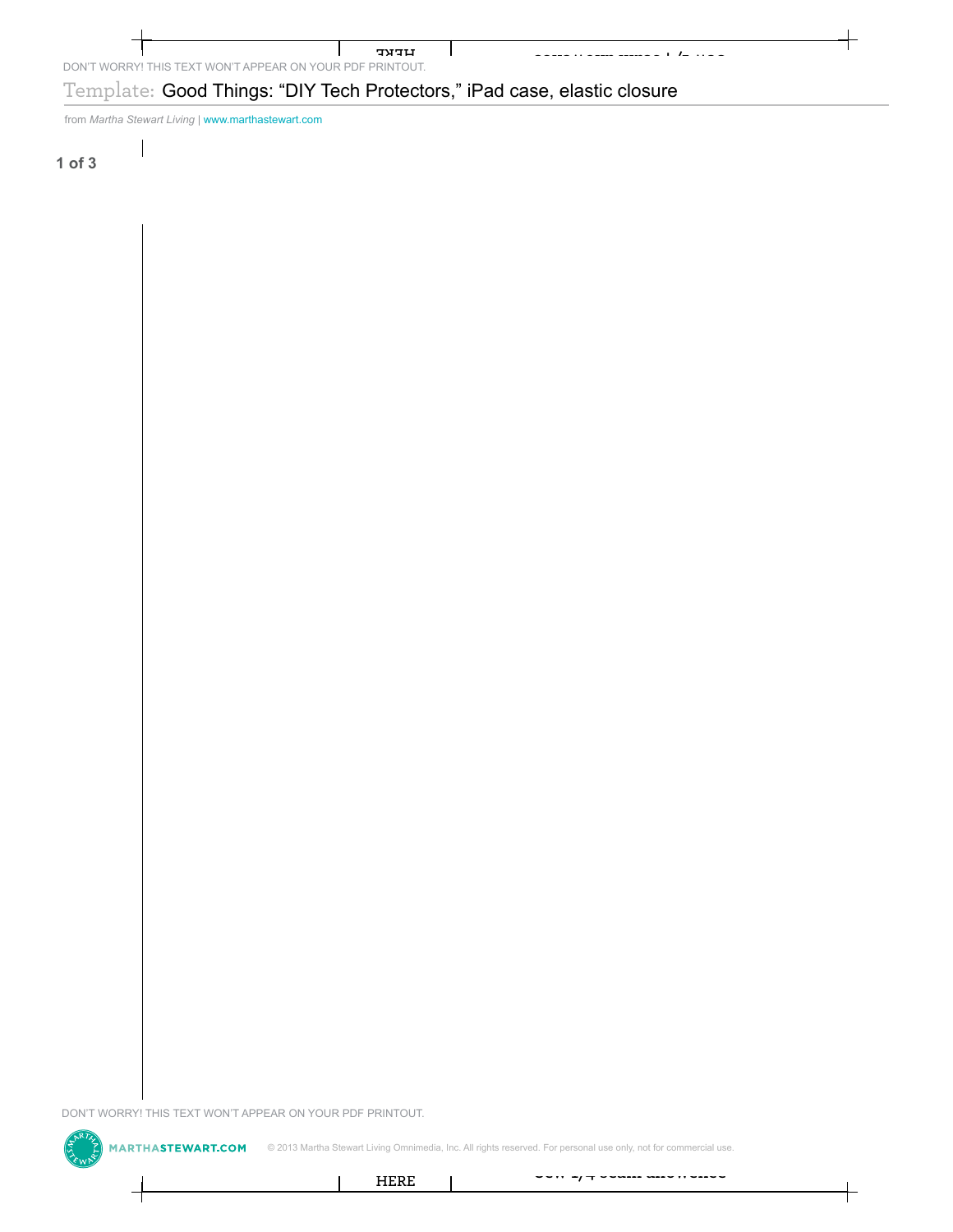## DONT WORRY! THIS TEXT WONT APPEAR ON YOUR PDF PRINTOUT.<br>
Template: Good Things: "DIY Tech Protect<br>
from *Martha Stewart Living* | www.marteastwart.com<br>
1<br>
1<br>
1<br>
1<br>
1<br>
<br>
DON'T WORRY! THIS TEXT WONT APPEAR ON YOUR PDF PRINTO Template: Good Things: "DIY Tech Protectors," iPad case, elastic closure<br>
or the takes is vertice; you would concern<br>
or of s<br>  $\begin{array}{c|c|c|c|c|c} \hline \rule{0pt}{2.2ex} \rule{0pt}{2.2ex} \rule{0pt}{2.2ex} \rule{0pt}{2.2ex} \rule{0pt}{2.2ex} \rule{0pt}{2.2ex} \rule{0pt}{2$

from *Martha Stewart Living* | www.marthastewart.com

**2 of 3**

DON'T WORRY! THIS TEXT WON'T APPEAR ON YOUR PDF PRINTOUT.<br>  $\begin{pmatrix} 5 & 7 \\ 5 & 7 \end{pmatrix}$  **MARTHASTEWART.COM** © 2013 Martha Stewart Living Omnime

© 2013 Martha Stewart Living Omnimedia, Inc. All rights reserved. For personal use only, not for commercial use.